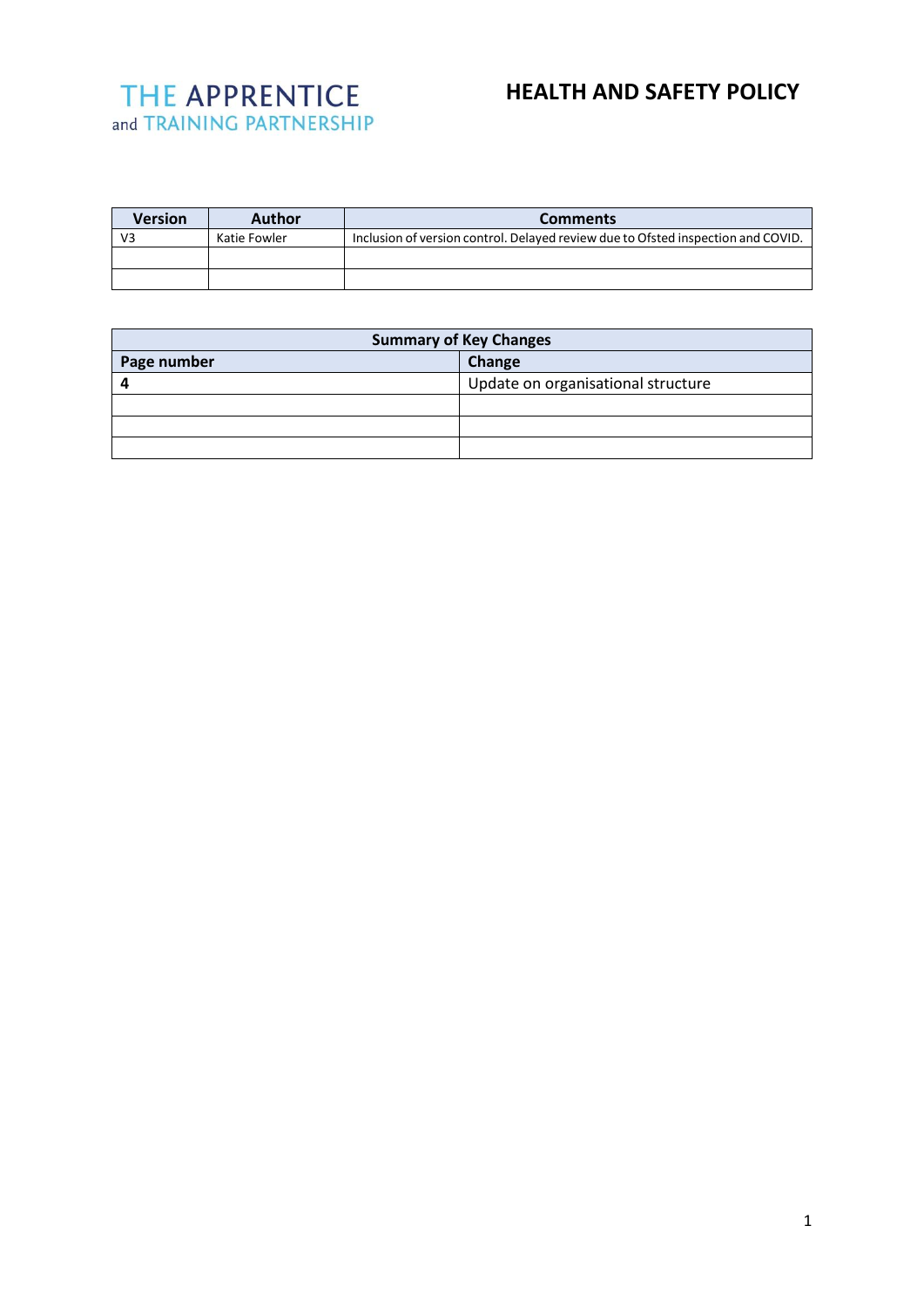# **HEALTH AND SAFETY POLICY**

# **STATEMENT OF INTENT**

The Apprentice & Training Partnership ("The ATP") embraces the obligations set out within Acts of Parliament pertaining to health and safety. The ATP aims to provide a safe, healthy environment for employees, clients, and all those who visit or work on its premises (including apprentices attending the centre for training). The ATP therefore manages its business in a way that is designed to aim for the highest standards in health and safety which are reasonable to achieve throughout our operations.

The ATP is also committed to collaborating with employers to help ensure the health, safety and welfare of apprentices whilst in employment. The ATP will not put apprentices at risk by placing them in work situations where health and safety are not satisfactorily addressed. The ATP will undertake due diligence to ensure employers have their own health and safety policies in place.

Our commitment to Health and Safety includes the following:

- Having processes, procedures and governance arrangements in place to identify, evaluate and control relevant health and safety risks which may arise within our operations
- To ensure all employees and visitors to our offices have access to our health and safety information
- To work in partnership and cooperation with our employers to ensure that health and safety measures are in place and maintained
- Provide clear instructions, information and adequate training to ensure employees are competent to do their work in a safe manner
- Provide health and safety information and training to our apprentices including embedded training during their apprenticeship learning
- Provide Personal Protective Equipment/ Clothing where required
- Aim to consult with our employees on matters affecting their health and safety
- Provide and maintain safe equipment
- Ensure safe handling and use of substances
- Maintain safe and healthy working conditions
- Maintain emergency procedures, including evacuation in case of fire or other significant incidents
- Seek to prevent accidents and cases of work-related ill health
- Ensure all health and safety incidents are properly and promptly recorded, reported and investigated in order, amongst other things, to prevent recurrence

We expect anyone working for, or with the ATP, to maintain the highest health and safety standards for themselves and others and adhere to any instruction our policy proves.

Thank you for your support

M.V. Burr

Director

Martin Burr **Date: 28/02/2022**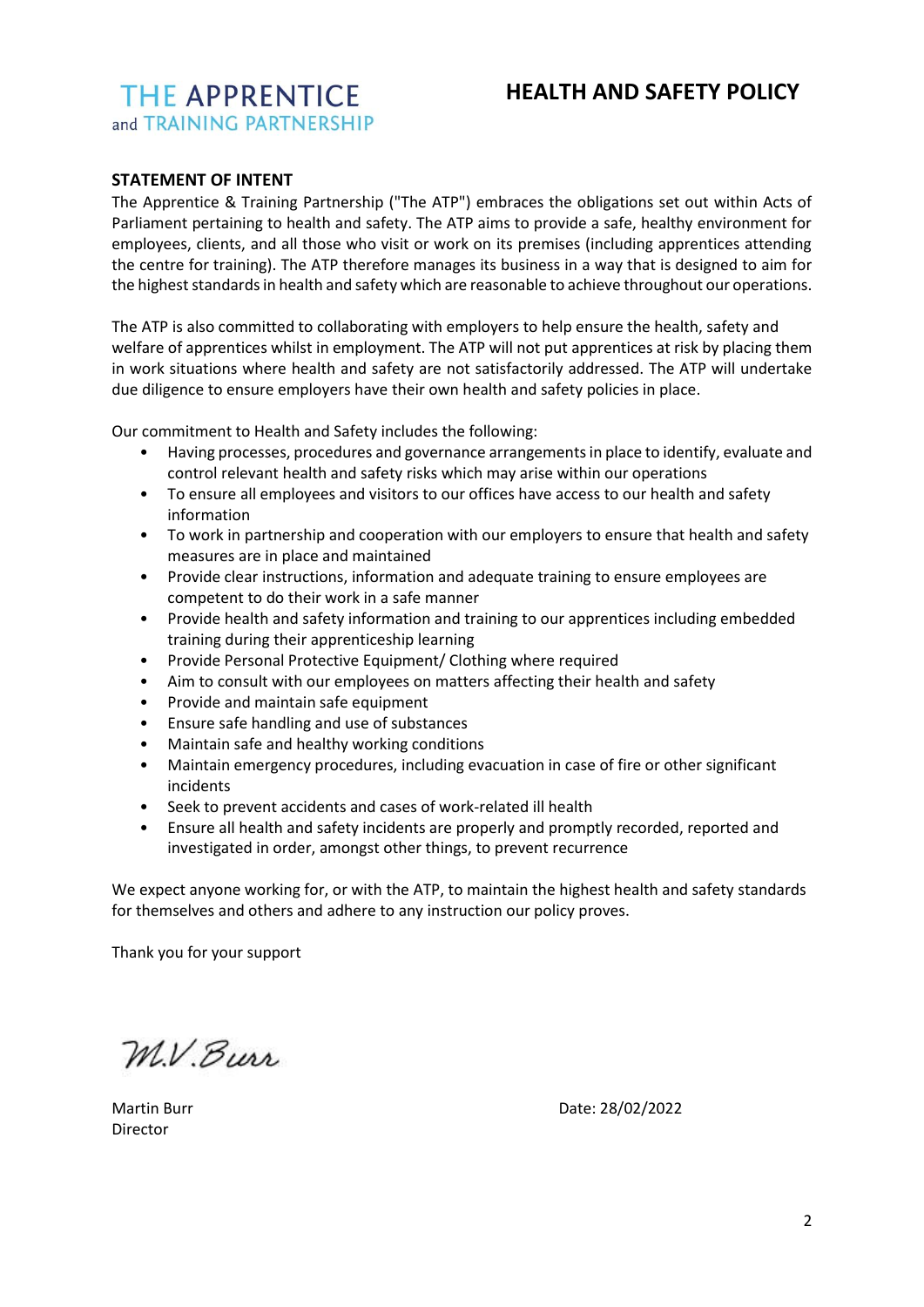## **SCOPE**

This policy applies to all service users of the ATP.

The ATP primarily delivers it's provision remotely. Employees operate from their own homes. Offices are provided for the purposes of occasional meetings and inspections. These are in a managed services building, The Colony. Therefore, whilst attending the Colony offices we observe their health and safety policy which can be found in the V drive "Colony H&S Policy".

All employers with apprentices on programme with The ATP have their own obligations to comply with Health and Safety Legislation, as defined by their own policies and the ESFA Funding Regulations, which are not set out in the scope of this policy. However, The ATP will conduct appropriate due diligence for all new employers with the aim to ensure that employers of apprentices comply with the legislation and all apprentices are safe whilst at work. This policy will set out the ATP's aims to complete due diligence and the actions that will be taken to provide satisfactory facilities within our offices and working environments for our apprentices.

## **RELATED POLICIES**

The Health and Safety policies should be read in conjunction with the following policies:

- Equality Opportunities & Diversity Policy
- Data Protection Policy
- Data Retention Policy
- Data Privacy Policy
- CPD Policy
- Safeguarding Policy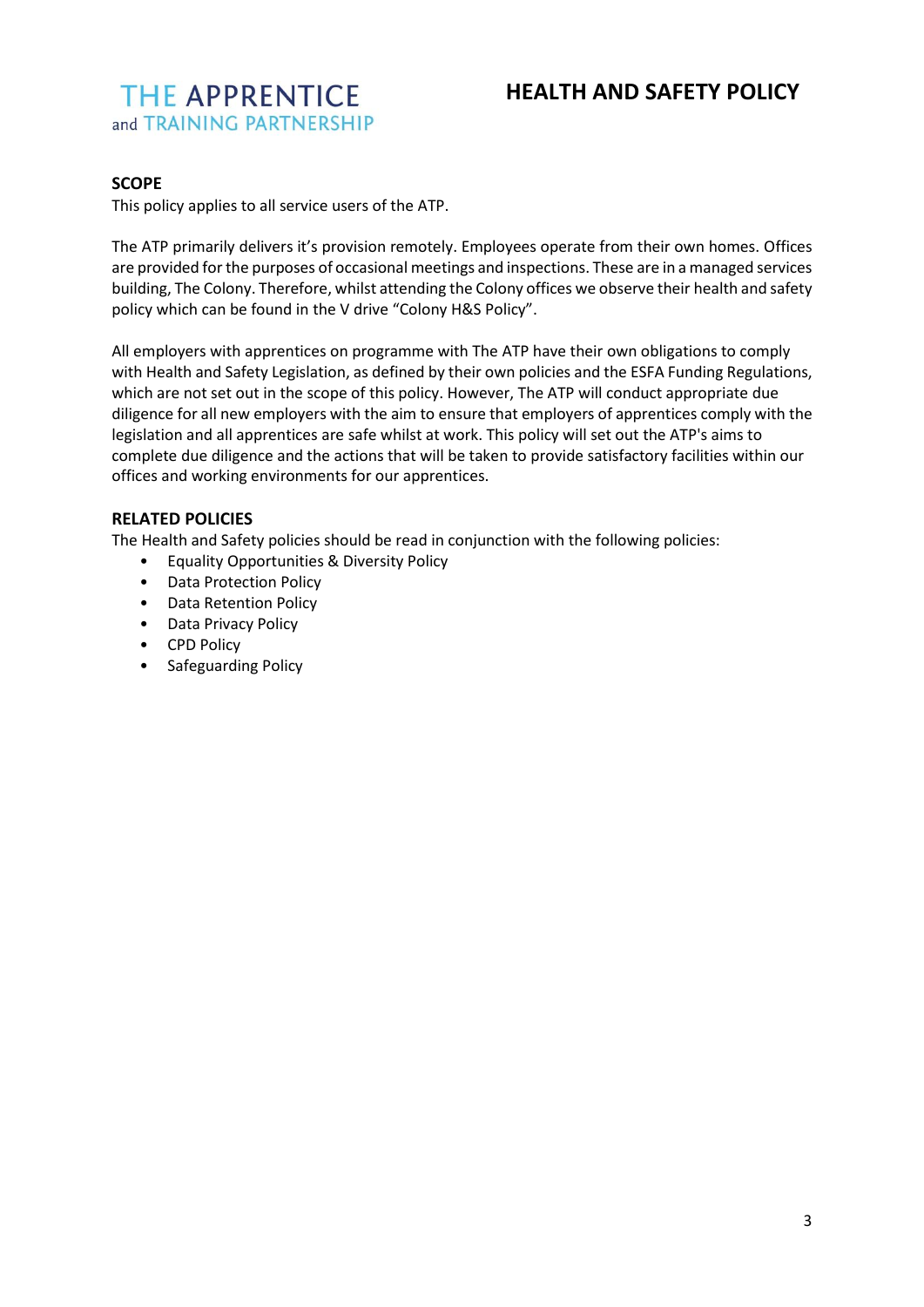# **HEALTH AND SAFETY POLICY**

# **THE APPRENTICE** and TRAINING PARTNERSHIP

## **ROLES AND RESPONSIBILITIES**

The following roles have specific Health and Safety responsibilities within the organisation and for ATP apprentices.

#### **THE APPRENTICE** and TRAINING PARTNERSHIP

ORGANISATIONAL CHART



# **THE BOARD OF DIRECTORS (Policy Authority)**

The Board of Directors has overall responsibility for the implementation, communication and effectiveness of this policy and aims that a report on its effectiveness is completed annually.

## **EMPLOYEES, APPRENTICES AND VISITORS**

All employees, apprentices and visitors to our offices should:

- Co-operate with the leadership team on Health and Safety matters.
- Take reasonable care of their own health and safety
- Report all health and safety concerns to a leadership team member

### **IMPLEMENTATION - Arrangements for Health and Safety RISK ASSESSMENT**

**Risk assessment – Internal** 

- The ATP will complete relevant risk assessments and take actions
	- $\circ$  This includes for apprentices under 18 attending training or completing examinations at The ATP offices
	- o This includes DSE assessments for staff
- The ATP will review risk assessments when working habits or conditions change
- The ATP will use the relevant Risk Assessment templates from HSE in completing a Risk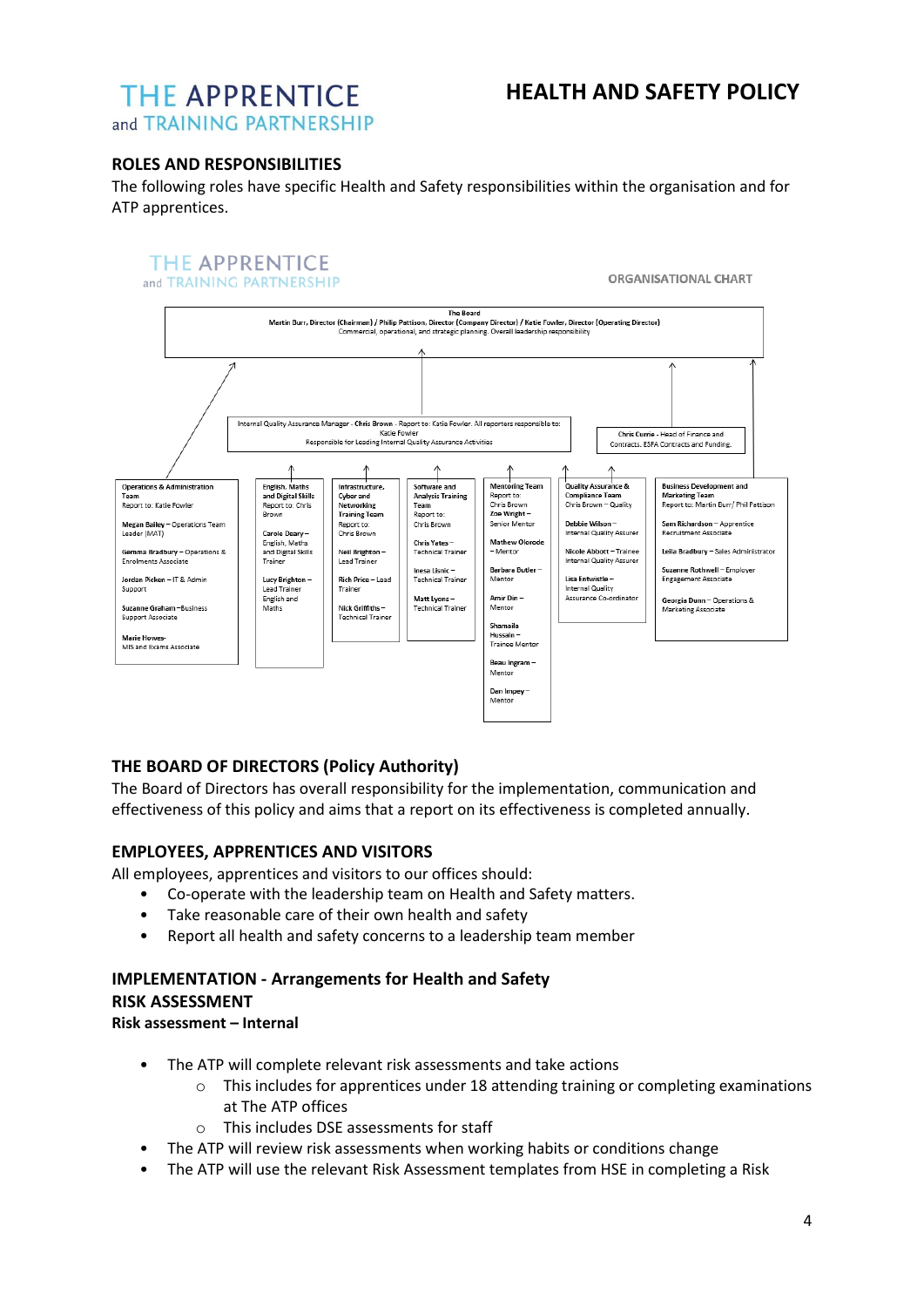# **THE APPRENTICE**

and TRAINING PARTNERSHIP

Assessment, recording and reviewing findings.

Risk assessment- apprentices:

- A risk assessment will be completed in collaboration with the employer, for each apprenticeship programme job role, as part of the apprentice's induction.
- This risk assessment will take into consideration age and vulnerability where required, or a separate risk assessment will be undertaken
- It is the responsibility of the employer to conduct their own risk assessments on their sites, however, The ATP conduct due diligence which checks employer's completion of relevant risk assessments and reporting of control measures to The ATP
- Job role specific risk assessments will be revisited when changes in circumstances are identified

#### **TRAINING Staff Training**

- - The ATP staff will complete mandatory health and safety training as part of their induction to the company

Fundamentals of Health and Safety in the workplace [https://aIison.com/courses/heaIth-and-safety](https://aiison.com/courses/heaIth-and-safety) 

- The ATP will provide health and safety training to all employees on the first day of employment and at intervals thereafter
- The ATP will make suitable arrangements for employees who work remotely

## **Apprentice Training**

- The apprentice will be given health and safety training as part of their induction onto programme, including the above risk assessment to be complete with the employer
- The apprentice will be directed to and given access to this policy during their enrolment
- It is the responsibility of the apprentice's employer to conduct their own staff induction including health and safety and give their staff access to health and safety training. The ATP check employers induction and training processes meet the relevant standards as part of the due diligence and enrolment process
- Mentors provide apprentices with ongoing health and safety support and training throughout the apprenticeship journey and this is recorded on the apprentice teaching, learning and assessment plan on OneFile [TLAP]

## **Consultation**

We will aim to consult staff routinely on health and safety matters as they arise and formally when we review health and safety.

## **Employer Due Diligence**

The ATP keeps a central database of all apprentice employers.

The ATP aims to ensure that all health and safety standards are met by conducting employer due diligence prior to apprentice enrolment. This may include:

• Contract for Services (including Mandatory Policies section)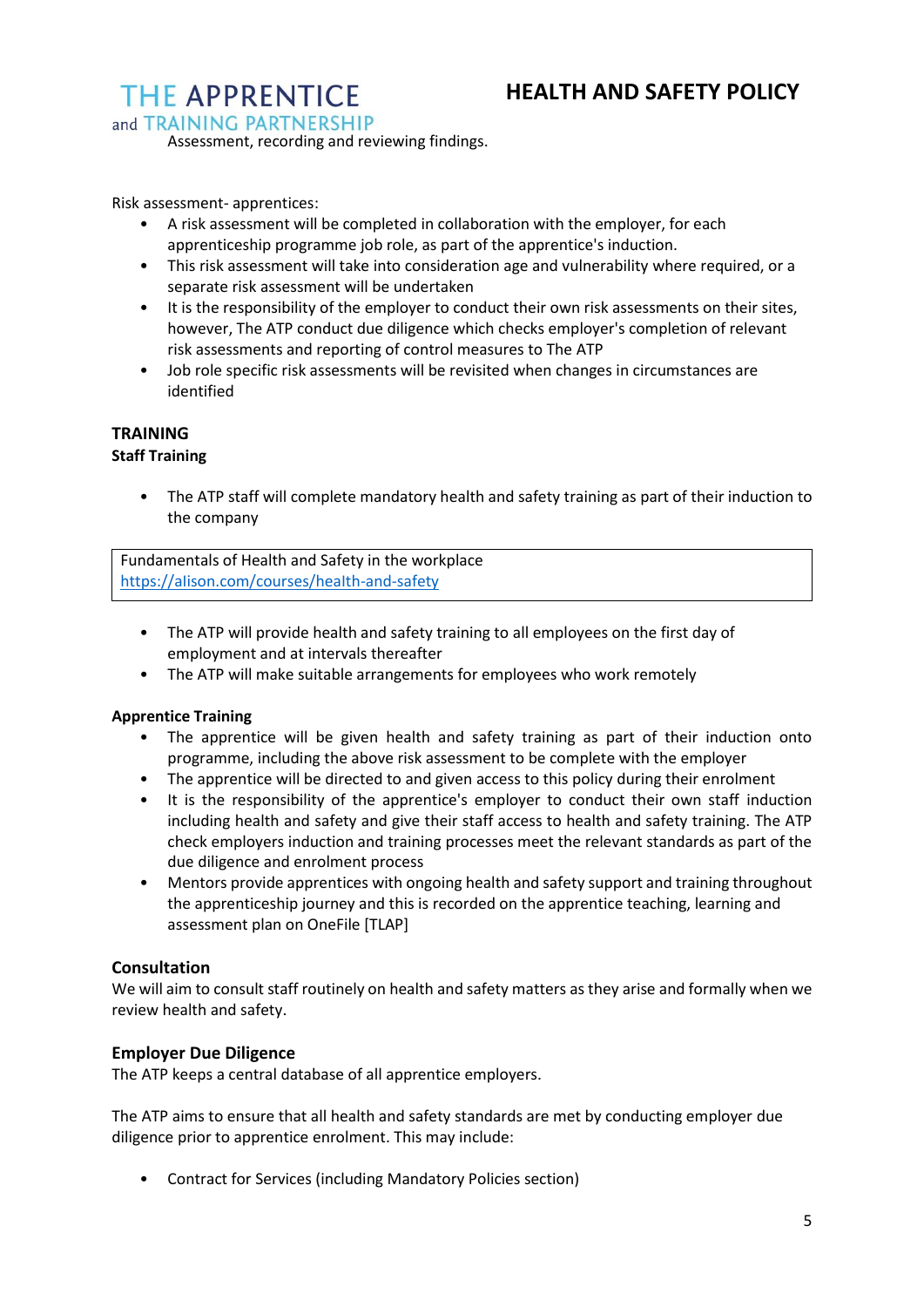# **THE APPRENTICE**

# and TRAINING PARTNERSHIP

- Commitment Statement (Schedule 5 of Contract for Services)
- Verification of the following policies in place:
	- o Health and Safety
		- Including Risk Assessment that includes for young persons and vulnerable groups
	- o Safeguarding and Prevent
	- o Equality and Diversity
	- o Bullying, Discrimination and Harassment
	- o Employer Liability Insurance
	- o Employee Handbook
	- o Employee Contract of Employment
	- o Apprenticeship Agreement
- Induction into employment

### *Should an employer identify that they do not have these in place, an apprentice cannot be enrolled on programme.*

## **Ill Health and Accidents for apprentices on programme**

In the event of an accident or ill health whilst the apprentice is at their normal place of work whether undergoing apprenticeship training at the time or not, The ATP would seek to be notified of such event and where required the details surrounding the accident or ill health. The ATP would fully support the employer and the apprentice where required and or necessary. The ATP would continue regular communication throughout the period of ill health or until the apprentice is recovered from any accident providing any information, advice and guidance along with support for both the apprentice and employer. In the event of a break in learning to cover any period of ill health or as a result of an accident; as and when the leaner and employer are ready for the return, The ATP will assist in preparing both parties for this. Whilst the employer bears the main responsibilities in relation to the health and safety of its employees, The ATP recognises that it has an important role to play in ensuring the health and wellbeing of its apprentices. We are committed to assist and provide a supporting role to employers in their health and safety duties.

In the event of an accident or ill health whilst the apprentice is not at their normal place of work we would seek to be notified. We expect our staff to recognise visible signs of ill health or injury with their apprentices and notify the leadership team. The ATP would notify the apprentice's employer of the matter with the apprentice's permission following an assessment of the impact the ill health or injury may have on both their ability to continue with the apprenticeship and their ability to complete their duties at work. The ATP would aim to fully support the employer and the apprentice where required as necessary. The ATP would continue regular communication throughout the period of issue or until the apprentice is recovered to provide information, advice and guidance along with support for both the apprentice and employer.

Following a report of an accident or ill health involving an apprentice, The ATP will continue to monitor the apprentice's progress in all outcomes for a period of time and provide the necessary support and reasonable adjustments to enable the apprentice to fulfil and complete their apprenticeship.